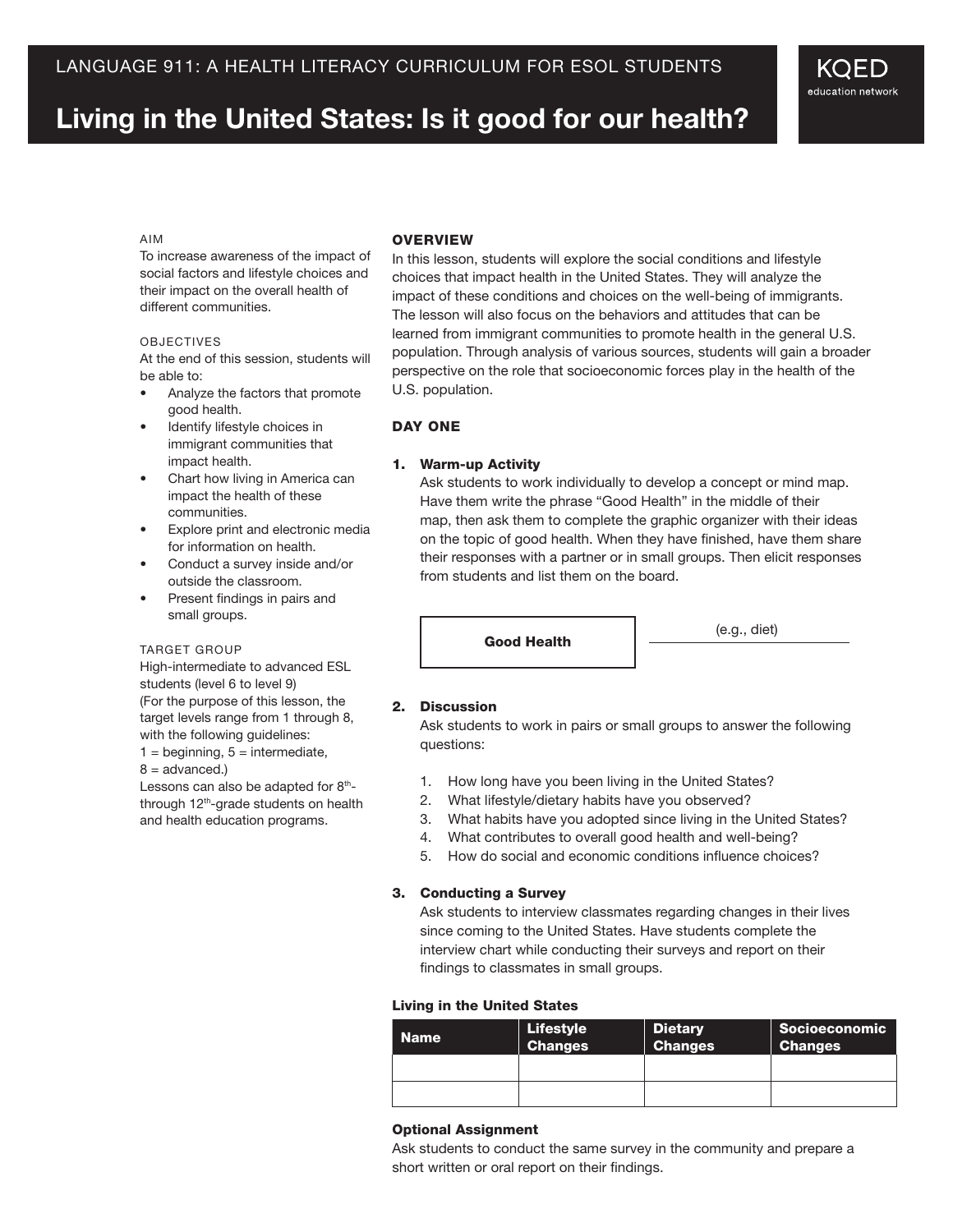**LENGTH** Three 90-minute lessons

## **MATERIALS**

- *Unnatural Causes:* Is Inequality Making Us Sick? *www.unnaturalcauses.org*
- "Immigrants Pack On Pounds in U.S.," CBS News, December 14, 2004 *www.cbsnews.com/ stories/2004/12/14/health/ main661080.shtml*
- "Latino Mothers: Poor in Wealth, Rich in Health," by Yvette Cabrera, Milwaukee Journal Sentinel, August 11, 2002 *www-tc.pbs.org/unnaturalcauses/ assets/resources/latino\_paradox\_ journal\_sentinel.pdf*

## Day Two

## 1. Video Viewing

 Prepare the class for viewing the *Latino Paradox* segment from *Unnatural Causes*, *Episode 3*, "**Becoming American**," on immigrant health. *www.unnaturalcauses.org/video\_clips\_detail.php?res\_id=215* 

#### A) Viewing

 Before students view the segment, have them do a free-write for 10 minutes on the habits and health of immigrant communities in the United States. Then ask them to share what they wrote with a partner or in small groups.

Ask students to take notes while they view the segment, keeping the following questions in mind.

- 1. How does the health of immigrants change after they move to the United States?
- 2. What is meant by the term *Latino paradox*?
- 3. What social conditions promote good health in immigrant communities?
- 4. What social conditions erode the health of immigrants?

 After they view the segment, have students write a reaction to the content regarding the health of immigrant communities in the United States. Encourage them to share their responses with a partner or in small groups.

## B) Analysis

For a deeper analysis of the documentary episode, ask students to discuss the following quotes, which focus on the socioeconomic factors that influence health, especially in immigrant communities.

*"As these 'new' Americans become more like 'old' Americans, they get unhealthy. Immigrants bring to this country aspects of culture, of tradition, of tight family networks and community social networks that essentially form a shield around them and allow them to withstand the deleterious, the negative aspects of American culture."* 

- Dr. Tony Iton, Director of the Alameda County Public Health Department
- What factors enable new immigrants to maintain good health in the United States?
- What are some examples of these positive elements in your own immigrant community?
- What factors in U.S. culture have a negative impact on health?
- What conditions erode the health of new immigrants?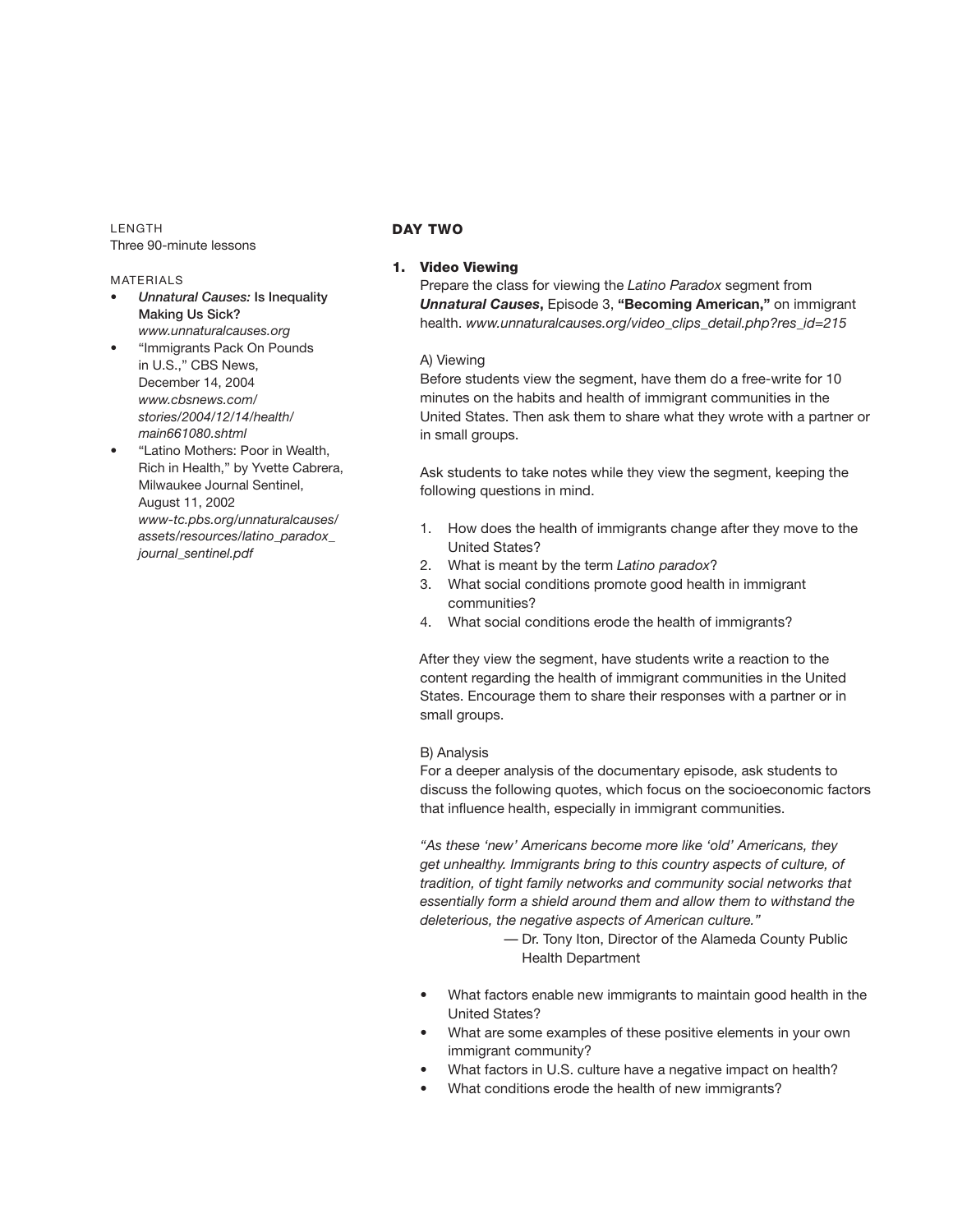*"In America, wealth pretty much equals health. When you're a new immigrant, the relationship between wealth and health is relatively loose. As you become more Americanized, that relationship becomes tighter and tighter and tighter."*

— Dr. Iton

- What is meant by "wealth pretty much equals health" in the United States?
- What are some examples of inequities in health?
- Why does the relationship between wealth and health become "tighter" for immigrants over time?
- How is the link between wealth and health manifested in different communities in your area?

#### **Homework Assignment**

Have students write a summary and reaction paper on the article **"Latino Mothers: Poor in Wealth, Rich in Health,"** by Yvette Cabrera, located at www-tc.pbs.org/unnaturalcauses/assets/resources/latino\_paradox\_ journal\_sentinel.pdf.

# DAY THREE

# 1. **Reading Activity**

 Ask students to read the article "Immigrants Pack On Pounds in U.S.," about health changes in immigrant communities in the United States, located at

*www.cbsnews.com/stories/2004/12/14/health/main661080.shtml*

Before reading the article, students should work in pairs to complete the vocabulary chart.

| <b>Word</b>   | <b>Meaning</b> | <b>Example of Usage</b> |
|---------------|----------------|-------------------------|
| obesity       |                |                         |
| sedentary     |                |                         |
| acculturation |                |                         |
| leisure       |                |                         |
| weight gain   |                |                         |
| life span     |                |                         |
| lifestyle     |                |                         |